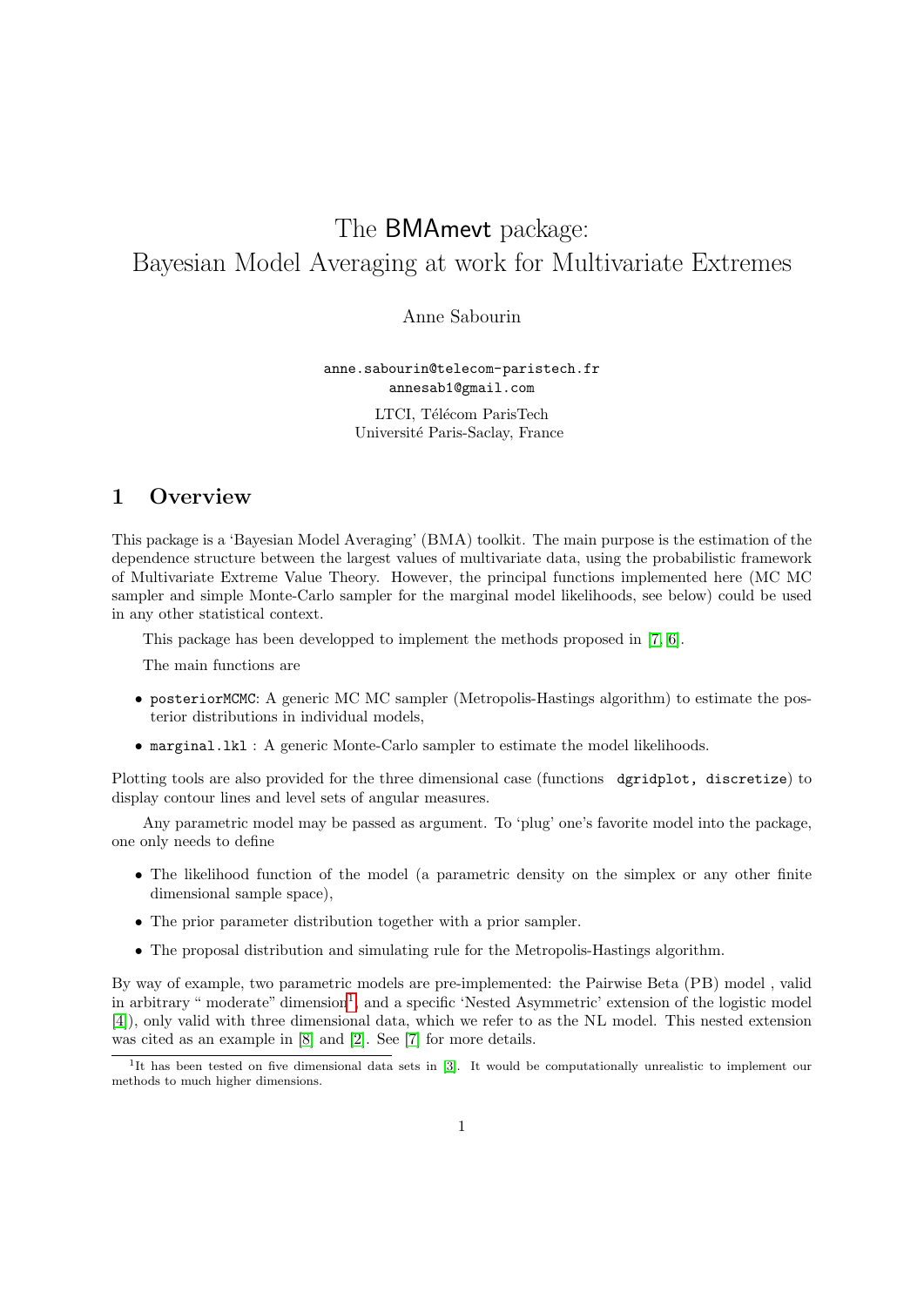## 2 Tutorial

We give here two basic examples showing how to use the functions of the package.

#### 2.1 Simulated data

We consider the following problem: Given an angular dataset, how to conduct the estimation in the PB and NL model, and how to merge the estimated spectral measures ?

First, simulate the data:

```
> PBpar=c(0.7,3.1,0.45,2)
> NLpar=c(0.7,0.8)
> set.seed(1)
> mixDat=rbind(rpairbeta(n=50,dimData=3, par=PBpar),
+ rnestlog(n=50,par=NLpar))
```
Now, check that the two models have comparable posterior weights

```
> pWei=posteriorWeights (dat=mixDat,
+ HparList=list( pb.Hpar, nl.Hpar ),
+ lklList=list( dpairbeta, dnestlog ),
+ priorList=list( prior.pb, prior.nl ),
+ priorweights=c(0.5,0.5),
+ Nsim=50e+3,
+ Nsim.min=10e+3, precision=0.1,
+ show.progress=c(),
+ displ=FALSE)
> pWei
```
You will obtain a matrix with first column (the posterior weights) approximately equal to  $c(0.31,0.69)$ .

Now, conduct the inference in each model, separately:

```
> PBpost=posteriorMCMC.pb(dat=mixDat,Nsim=15e+3,Nbin=5e+3,
+ show.progress= c(100, 10e+3))
> NLpost=posteriorMCMC.nl(dat=mixDat,Nsim=15e+3,Nbin=5e+3,
+ show.progress= c(100, 10e+3))
```
It is recommended to check convergence:

```
> library(coda)
> heidel.diag(PBpost$stored.vals)
```
> heidel.diag(NLpost\$stored.vals)

Have a look at the posterior predictive spectral densities:

• In the PB model only: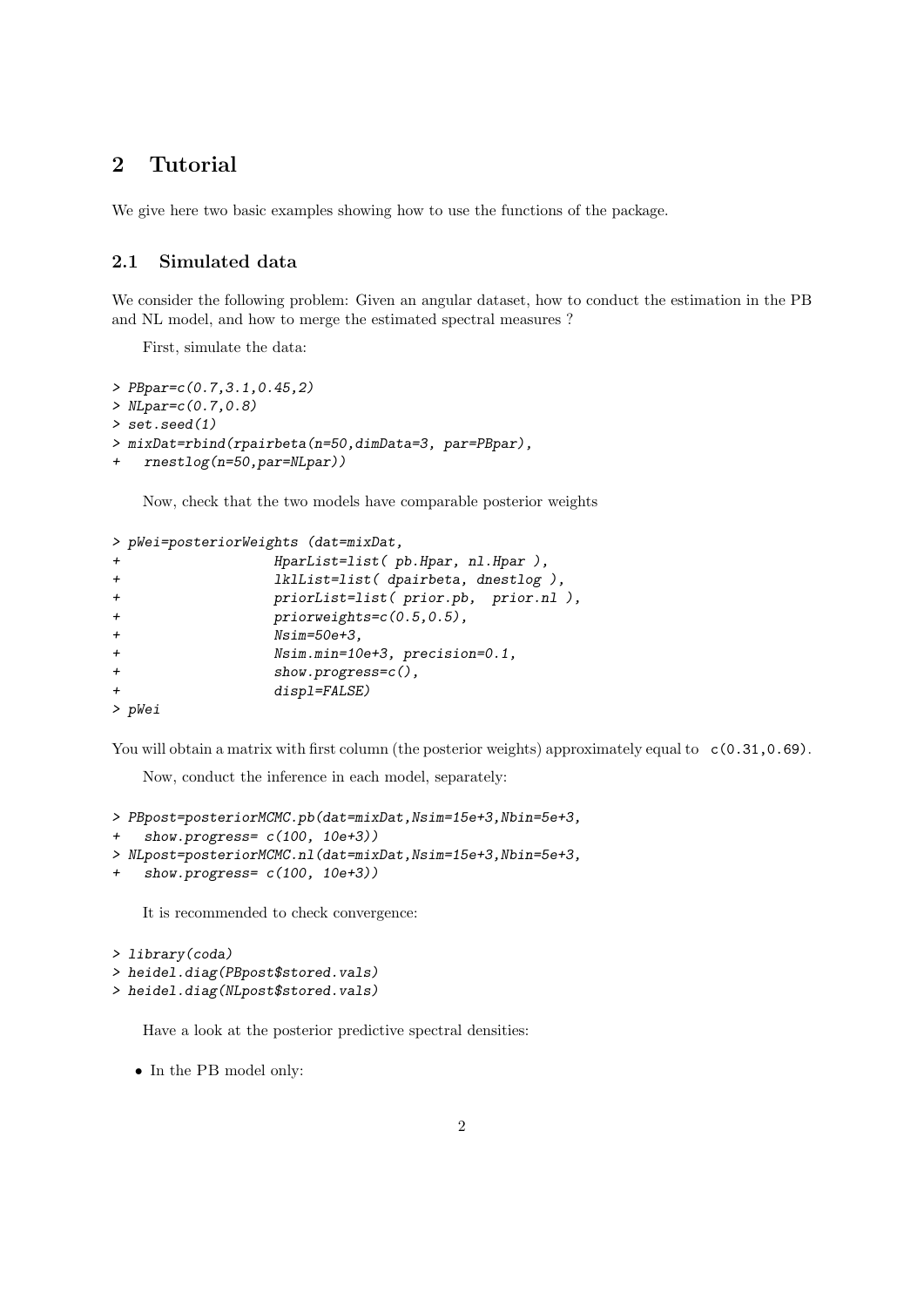```
> dev.new()
     > PBpred=posterior.predictive.pb(post.sample=PBpost,from=NULL, to=NULL,
         + lag=40,npoints=60,eps=1e-3, equi=TRUE, displ=TRUE, main="PB predictive")
  • In the NL model only:
     > dev.new()
     > NLpred=posterior.predictive.nl(post.sample=NLpost,from=NULL, to=NULL,
         + lag=40,npoints=60,eps=1e-3, equi=TRUE, displ=TRUE, main="NL predictive")
  • Finally, the BMA predictive is:
    > dev.new()
     > dgridplot(0.31*PBpred + 0.69*NLpred, npoints=60, eps=1e-3, equi=TRUE,
     + main="BMA predictive")
   Compare to the 'truth':
> pbdens=dpairbeta.grid(par=PBpar, displ=FALSE, equi=T, npoints=60,eps=1e-3)
```

```
> nldens=dnestlog.grid(par=NLpar, displ=FALSE, equi=T, npoints=60,eps=1e-3)
> dev.new()
```

```
> dgridplot(0.5*(pbdens)+0.5*(nldens), equi=T, npoints=60, eps=1e-3,
```

```
main="truth")
```
To obtain a quantitative assessment of the gain represented by the BMA approach, you may compare the Kullback-Leibler (KL) divergence and the  $L^2$  distance between the true density and each estimate:

```
> ## choose a grid size
> npoints=100
> eps=1e-3
> ##
> ## compute the true density on this grid
> TRUEdens=0.5*dnestlog.grid(par=NLpar, equi=F, npoints=npoints,eps=eps,
                             displ=False)+
+ 0.5*dpairbeta.grid(par=PBpar,equi=F,npoints=npoints,eps=eps,displ=FALSE)
> ##
> ## check that the grid is fine enough
> scores3D(true.dens=TRUEdens, est.dens=TRUEdens, npoints=npoints,
           eps=eps)
> ##
> ## compute the posterior predictive:
> #### in the PB model:
> rectPBpred=posterior.predictive.pb(post.sample=PBpost,from=NULL, to=NULL,
+ lag=40,npoints=npoints,eps=eps,equi=FALSE, displ=FALSE)
> #### in the NL model:
> rectNLpred=posterior.predictive.nl(post.sample=NLpost,from=NULL, to=NULL,
   lag=40,npoints=npoints,eps=eps,equi=FALSE, displ=FALSE)
> ##
> ## Finally, compare the performance scores:
> #### PB scores
> scores3D(true.dens=TRUEdens, est.dens=rectPBpred, npoints=npoints,
```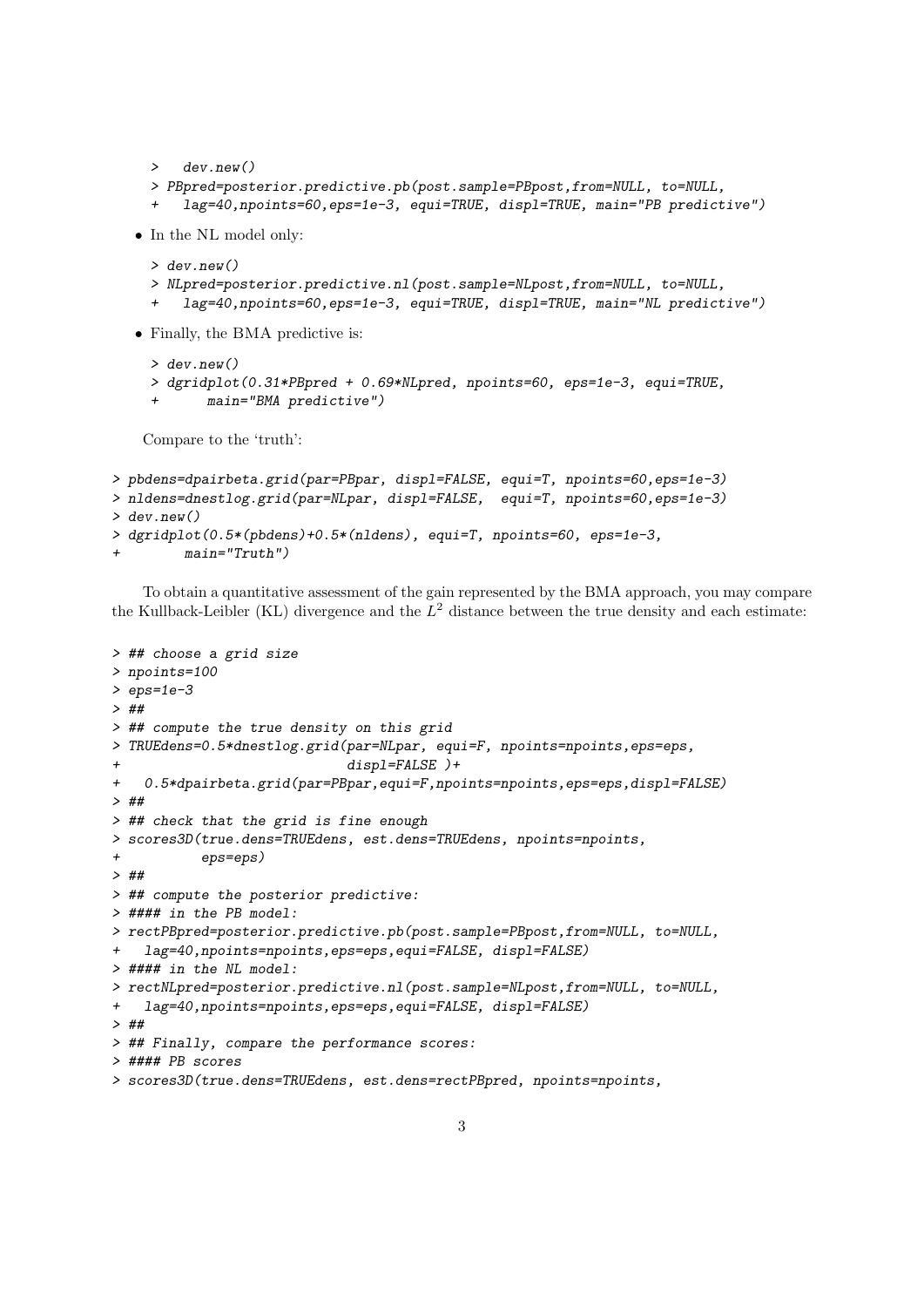```
+ eps=eps)
> #### NL scores
> scores3D(true.dens=TRUEdens, est.dens=rectNLpred, npoints=npoints,
+ eps=eps)
> #### BMA scores
> scores3D(true.dens = TRUEdens,
+ est.dens = 0.31*rectPBpred+
+ 0.69*rectNLpred,
+ npoints=npoints,
         eps=eps)
```
The BMA predictive spectral measure overcomes each individual model's predictive, both for the  $L^2$  score and the logarithmic score.

#### 2.2 Tri-variate Leeds dataset

(see [\[7\]](#page-4-0) or [\[3\]](#page-3-1))

Let us consider the tri-variate air pollutant concentrations data provided with the package.

Again, estimate the posterior weights:

```
> pWeiLeeds=posteriorWeights (dat=Leeds,
+ HparList=list( pb.Hpar, nl.Hpar ),
+ lklList=list(dpairbeta , dnestlog ),
+ priorList=list(prior.pb, prior.nl ),
+ priorweights=c(0.5,0.5),
+ Nsim=50e+3,
              Nsim.min=10e+3, precision=0.1,
+ displ=TRUE)
> pWeiLeeds
```

```
The NL model obtains an overwhelming posterior weight. The BMA framework thus selects a sin-
gle model. It is unnecessary to compute the parameter posterior distribution in the PB model, since
averaging estimates will be the same as selecting the NL estimate.
```
This example is not an exceptional case: with increasing sample size, the BMA is bound to become a selecting tool. In the asymptotic limit, the model which minimizes the Kullback-Leibler distance to the 'truth' will be chosen. See  $e.g.$  [\[1,](#page-3-2) [5\]](#page-4-4).

#### References

- <span id="page-3-2"></span>[1] R.H. Berk. Limiting behavior of posterior distributions when the model is incorrect. The Annals of Mathematical Statistics, 37(1):51–58, 1966.
- <span id="page-3-0"></span>[2] SG Coles and JA Tawn. Modeling extreme multivariate events. JR Statist. Soc. B, 53:377–392, 1991.
- <span id="page-3-1"></span>[3] D. Cooley, R.A. Davis, and P. Naveau. The pairwise beta distribution: A flexible parametric multivariate model for extremes. Journal of Multivariate Analysis, 101(9):2103–2117, 2010.